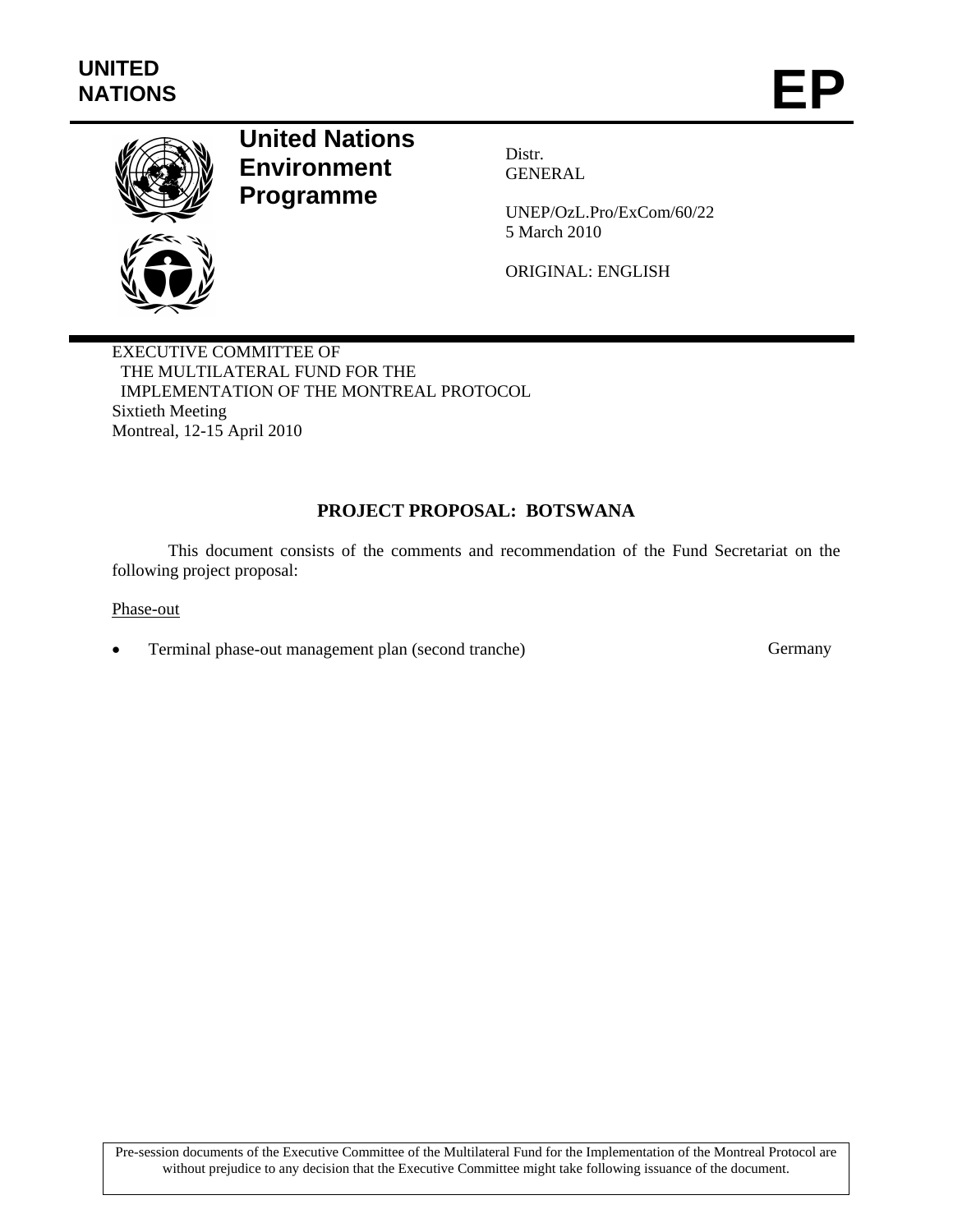#### **PROJECT EVALUATION SHEET – MULTI-YEAR PROJECTS**

**Botswana**

| (I) PROJECT TITLE                       |        | <b>AGENCY</b> |                   |       |        |  |  |
|-----------------------------------------|--------|---------------|-------------------|-------|--------|--|--|
| CFC phase out plan                      |        | Germany       |                   |       |        |  |  |
|                                         |        |               |                   |       |        |  |  |
| (II) LATEST ARTICLE 7 DATA (ODP Tonnes) |        |               | <b>Year: 2008</b> |       |        |  |  |
| CFC: 0.3                                | CTC: 0 | Halons: 0.6   |                   | MB: 0 | TCA: 0 |  |  |

**(III) LATEST COUNTRY PROGRAMME SECTORAL DATA (ODP Tonnes) Year: 2008**

| <b>Substances</b>                               | Halon<br>Foam<br>Aerosol                          |  |  | Refrigeration |                      | Solvent              |                      | <b>Process Agent</b><br><b>MDI</b> |                      | Lab Use  |         | <b>Methyl Bromide</b> |            | <b>Total Sector</b><br>Consumption |  |          |
|-------------------------------------------------|---------------------------------------------------|--|--|---------------|----------------------|----------------------|----------------------|------------------------------------|----------------------|----------|---------|-----------------------|------------|------------------------------------|--|----------|
|                                                 |                                                   |  |  |               | Manufacturing        |                      | Servicing            |                                    |                      |          |         |                       | <b>QPS</b> | Non QPS                            |  |          |
| <b>CFC</b>                                      |                                                   |  |  |               |                      |                      |                      |                                    |                      |          |         |                       |            |                                    |  | 0.4      |
| <b>CTC</b>                                      |                                                   |  |  |               |                      |                      |                      |                                    |                      |          |         |                       |            |                                    |  | O        |
| Halons                                          |                                                   |  |  | .6            |                      |                      |                      |                                    |                      |          |         |                       |            |                                    |  | 0.6      |
| Methyl<br>Bromide                               |                                                   |  |  |               |                      |                      |                      |                                    |                      |          |         |                       |            |                                    |  | $\Omega$ |
| Others                                          |                                                   |  |  |               |                      |                      |                      |                                    |                      |          |         |                       |            |                                    |  | 0        |
| <b>TCA</b>                                      |                                                   |  |  |               |                      |                      |                      |                                    |                      |          |         |                       |            |                                    |  | O        |
| (IV) PROJECT DATA                               |                                                   |  |  |               |                      |                      |                      |                                    | 2009                 | 2010     |         | Total                 |            |                                    |  |          |
| <b>Montreal Protocol Consumption Limits</b>     |                                                   |  |  | CFC           |                      |                      | 1.                   |                                    | 0.                   |          |         |                       |            |                                    |  |          |
|                                                 | <b>Maximum Allowable Consumption (ODP Tonnes)</b> |  |  |               |                      |                      | CFC                  |                                    | 1.                   |          | 0.      |                       |            |                                    |  |          |
|                                                 |                                                   |  |  |               | <b>Project Costs</b> |                      | 155,000.             |                                    | 50,000.              | 205,000. |         |                       |            |                                    |  |          |
|                                                 | Project Costs (US\$)                              |  |  | Germany       |                      | <b>Support Costs</b> |                      | 20,150.                            |                      | 6,500.   | 26,650. |                       |            |                                    |  |          |
| <b>Total Funds Approved in Principle (US\$)</b> |                                                   |  |  |               | <b>Project Costs</b> |                      | 155,000.             |                                    | 50,000.              | 205,000. |         |                       |            |                                    |  |          |
|                                                 |                                                   |  |  |               | <b>Support Costs</b> |                      |                      | 20,150.                            |                      | 6,500.   | 26,650. |                       |            |                                    |  |          |
| Total Funds Released by the ExCom (US\$)        |                                                   |  |  |               | Project Costs        |                      | 155,000.             |                                    | 0.                   | 155,000. |         |                       |            |                                    |  |          |
|                                                 |                                                   |  |  |               |                      |                      | <b>Support Costs</b> |                                    | 20,150.              |          | 0.      | 20,150.               |            |                                    |  |          |
| Total Funds Requested for Current Year (US\$)   |                                                   |  |  |               | <b>Project Costs</b> |                      |                      |                                    | 50,000.              | 50,000.  |         |                       |            |                                    |  |          |
|                                                 |                                                   |  |  |               | <b>Support Costs</b> |                      |                      |                                    | 6,500.               | 6,500.   |         |                       |            |                                    |  |          |
|                                                 |                                                   |  |  |               |                      |                      |                      |                                    | For blanket approval |          |         |                       |            |                                    |  |          |
| (V) SECRETARIAT'S RECOMMENDATION:               |                                                   |  |  |               |                      |                      |                      |                                    |                      |          |         |                       |            |                                    |  |          |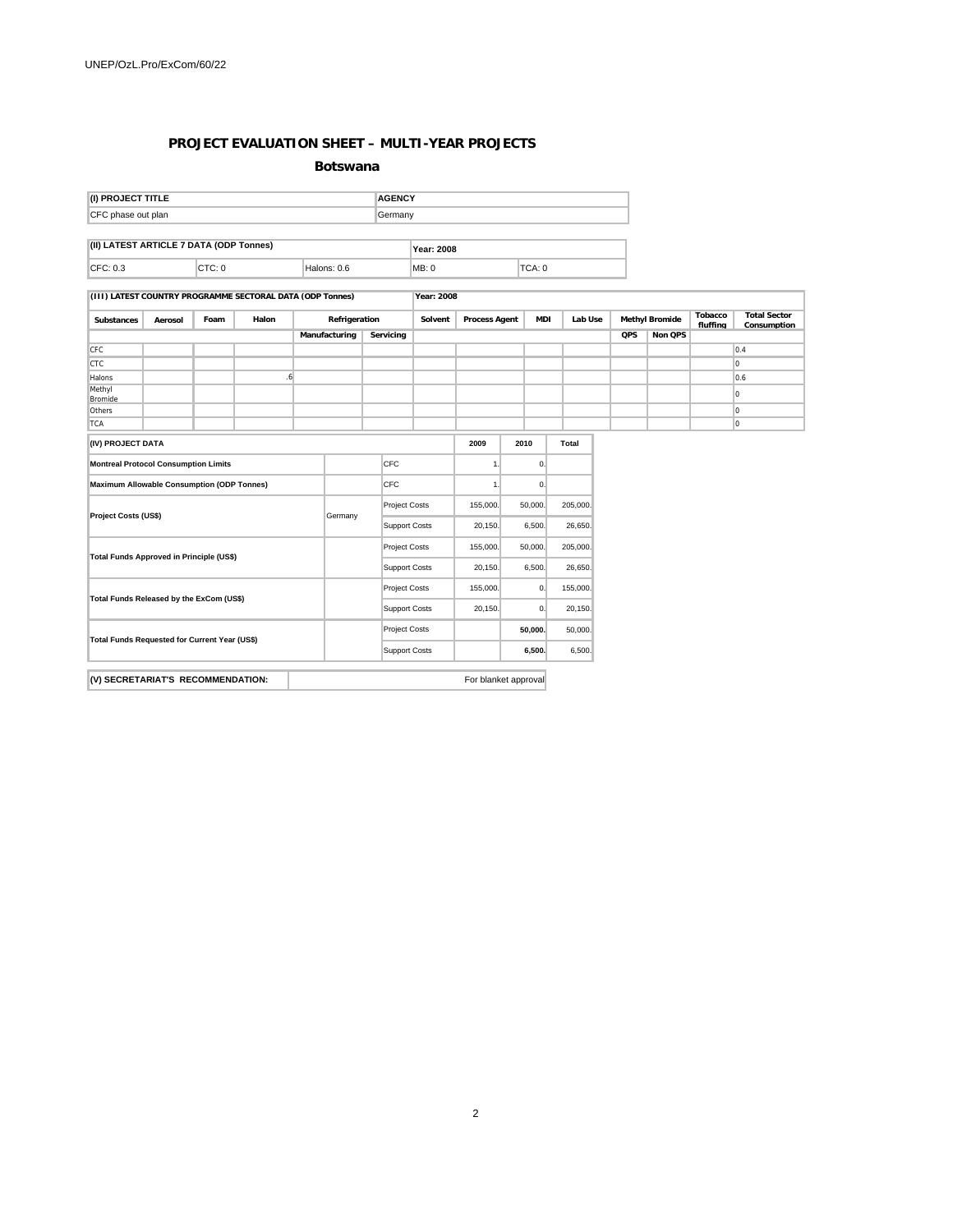## **PROJECT DESCRIPTION**

1. On behalf of the Government of Botswana, the Government of Germany has submitted to the 60th Meeting of the Executive Committee a request for funding of the second and final tranche of the terminal phase-out management plan (TPMP) at a cost of US \$50,000 plus agency support costs of US \$6,500. The submission also includes a progress report on the implementation of the TPMP during 2009 and the implementation programme for 2010.

#### **Background**

2. The TPMP for Botswana was approved by the Executive Committee at its  $57<sup>th</sup>$  Meeting to completely phase out CFC consumption in the country by the end of 2009. Total funding of US \$205,000 plus agency support costs of US \$26,650 was approved in principle by the Executive Committee. At the same meeting, the Executive Committee approved US \$155,000 plus agency support costs of US \$20,150 for Germany.

#### Progress report on the implementation of the first tranche of the TPMP

3. Following the approval of the TPMP by the Executive Committee, a total of 136 customs officers and 100 technicians have been trained. Best refrigeration servicing practices have been introduced into the curriculum of the only institution that trains technicians in Botswana. Through the recovery/recycling scheme established in the country, over 90 kg of CFC-12 were recovered in 2009. One consultant has been recruited to monitor the activities included in the TPMP and will continue to provide his services up until the end of the TPMP activities. Consultations with the commercial refrigeration sector concluded that it was not necessary to provide incentives, as there were no more CFC-based refrigeration systems in operation. The recovery units are being used more to recover HFC-134a (at a price of US \$9.40/kg) and HCFC-22 (at a price of US \$4.00/kg) than CFC-12, as consumption of CFC-12 has been substantially reduced.

4. As of December 2009, of the US \$155,000 approved for the first tranche, US \$109,002 had been disbursed or committed. The balance of US \$45,998 will be disbursed during 2010.

#### Plan of action for the second tranche of the TPMP

5. The Government of Botswana commits to implementing activities under the second work programme of the TPMP consisting of additional training for customs officers to prevent illegal trade in CFCs and additional training for refrigeration servicing technicians to sustain the phase-out of CFCs in the refrigeration servicing sector. The incentive programme for commercial refrigeration end-users will continue to focus on systems available in small towns and on maintaining the operation of the recovery and recycling scheme. Monitoring and verification activities will also be implemented.

#### **SECRETARIAT'S COMMENTS AND RECOMMENDATION**

## **COMMENTS**

6. The 2008 CFC consumption reported by the Government of Botswana under Article 7 of the Montreal Protocol of 0.3 ODP tonnes was already 0.7 ODP tonnes below that of 1.0 ODP tonnes allowed for that year. No CFCs and halons were imported in 2009. The Government of Germany also assured the Government of Botswana's commitment to sustain zero CFC consumption beyond 2009 by completing all activities in the TPMP.

7. The Government of Germany explained that the current ODS legislation in place, does not address HCFC consumption because it was important for the legislations to be approved in early 2009 in